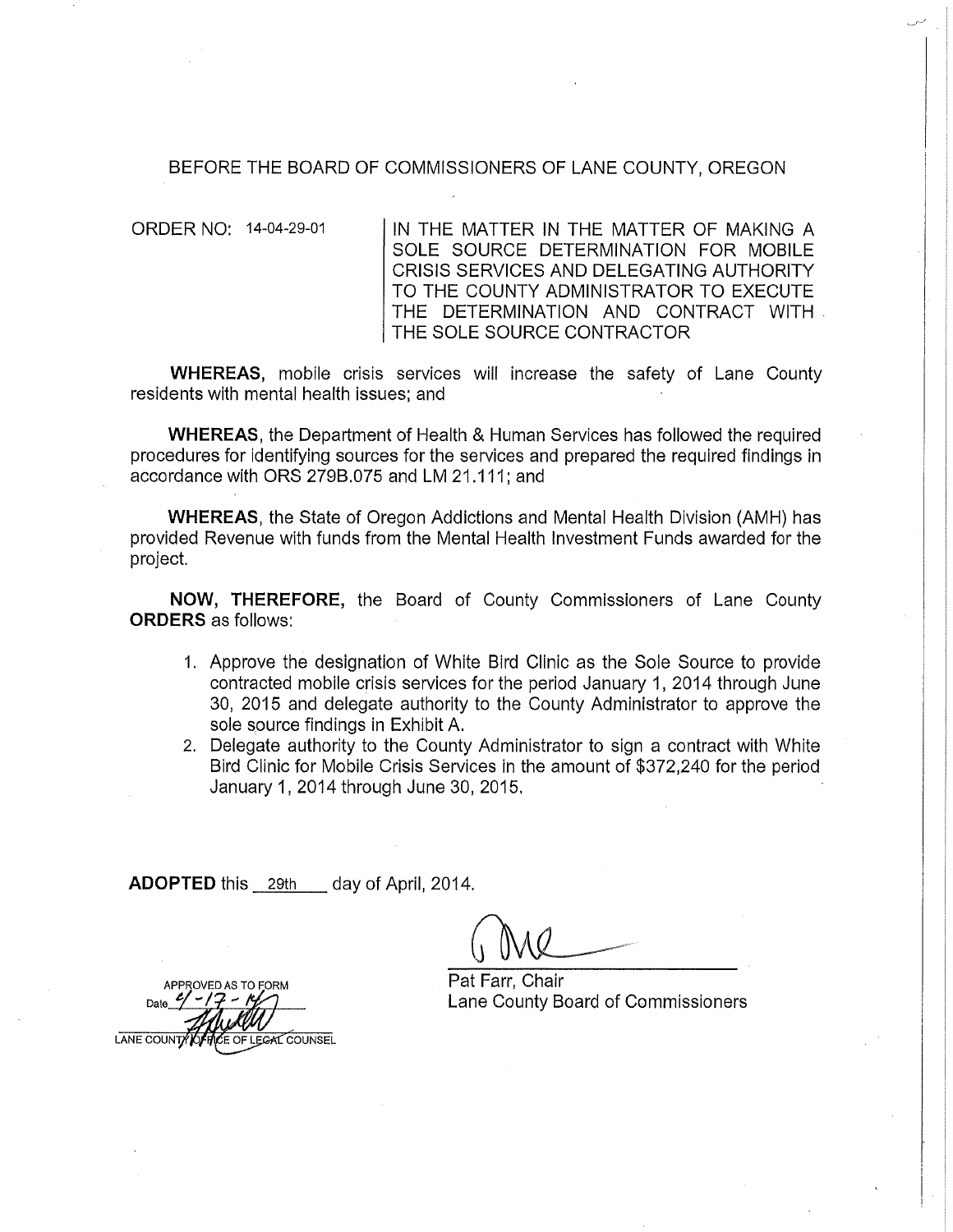## Exhibit A Sole Source Findings

Contract: White Bird Mobile Crisis Services

Contractor: White Bird Clinic

Date: April 29, 2014

From: Katy Bloch, Program Services Coordinator 2

This finding is made in accordance with the requirements of Lane Manual Ch. 20 and 21 requirements and the requirements of ORS 279B, as follows:

## SUMMARY:

This Sole Source Finding seeks to approve purchase of services uniquely provided by White Bird's CAHOOTS program including staffing and operation of one additional CAHOOTS crisis van in Springfield. CAHOOTS (Crisis Assistance Helping Out On The Streets) is a mobile crisis intervention team integrated into the public safety system. Free response is available for a broad range of non-criminal crises, including homelessness, intoxication, disorientation, substance abuse and mental illness problems, and dispute resolution. Non-emergency medical care, first aid, and transportation to services is also provided. The CAHOOTS van can be dispatched through a non-emergency police call center. The service is confidential and voluntary. It is staffed and managed by White Bird Clinic. No other mobile crisis service with these unique partnerships is currently in place in Lane County to provide critical services to residents with mental health issues.

White Bird has been the exclusive provider of CAHOOTS mobile crisis services since 1989. As part of the due diligence process for designation as a Sole Source, a Notice of Intent to Award a Contract was posted from March 31 through April 7, 2014. There were no protests.

LEGAL REQUIREMENTS. Both the Lane Manual (Sections 20.096 and 21.111) and ORS 279B.075 contain the same criteria for written findings before making a sole-source award. The findings must be based upon any of the following:

- (a) That the efficient utilization of existing goods requires acquisition of compatible goods or services;
- (b) That the goods or services are required for the exchange of software or data with other public or private agencies and are available from only one source;
- (c) That the goods or services are for use in a pilot or an experimental project; or
- (d) Other findings that support that the goods or services are available from only one source.